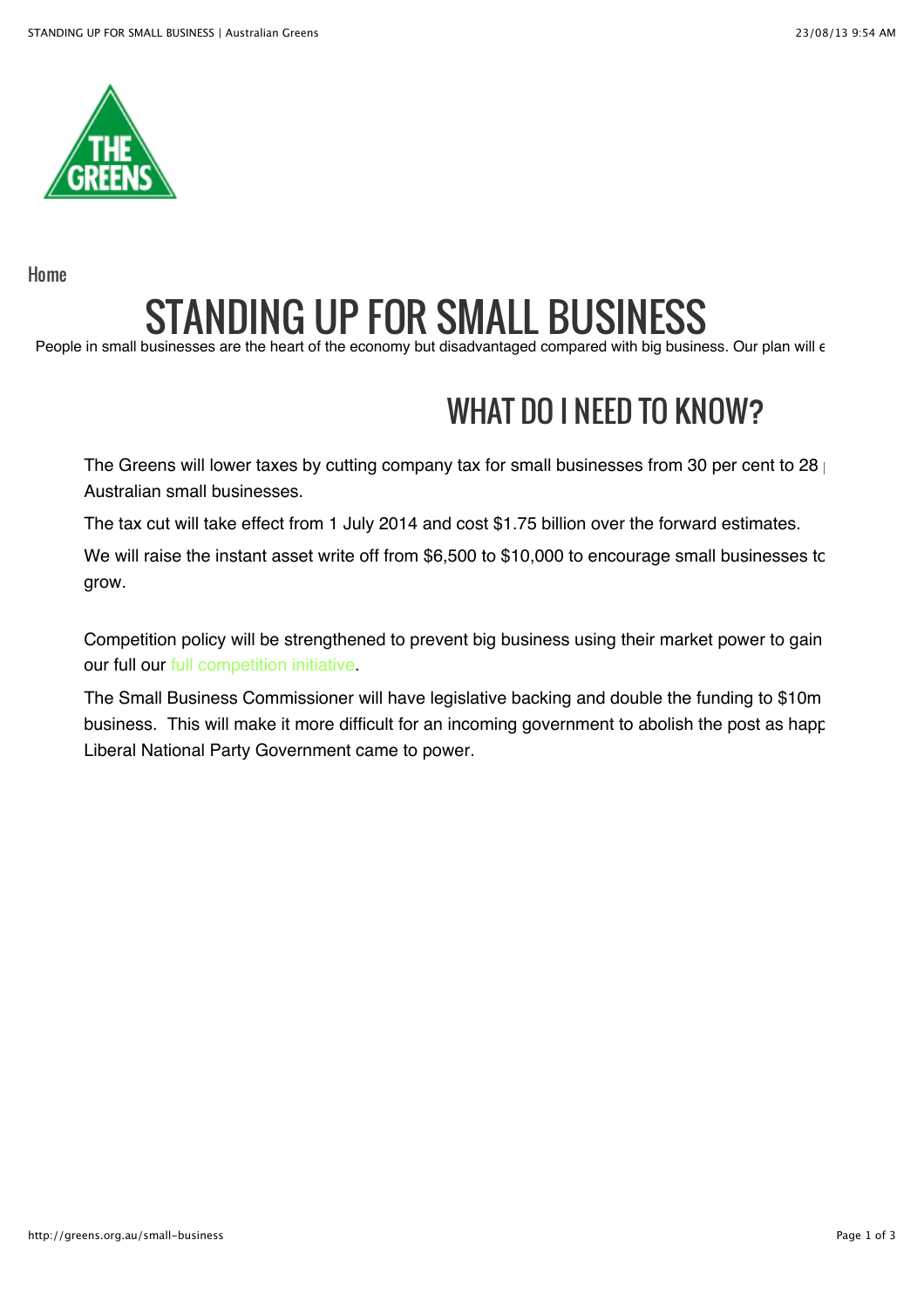

## > LOWER TAX AND A STRONGER VOICE

Small businesses play a vital role in the economy, providing jobs to almost half the workforce and they business can never be. The Greens know the burden and risk that many people take on when they est

When the Government proposed a cut to the company tax rate in 2010, the Greens supported the cut f the Government chose not to proceed.

In early 2013 the Greens introduced legislation into Parliament that would have ensured the Federal Sr advocate effectively. Unfortunately both Labor and the Coalition opposed the legislation.

The small business tax cut will free up extra income for investment, innovation and business expansior acknowledges administrative costs and encourages growth in the small business sector.

[Download the Small Business Initiative \(PDF, 387Kb\)](http://greens.org.au/sites/greens.org.au/files/Small_business_initiative.pdf) [Download the Small Business Tax Cut Initiative \(PDF, 365Kb\)](http://greens.org.au/sites/greens.org.au/files/Small_business_tax_cut_0.pdf)

76 24

POLICY CATEGORY:

[THE ECONOMY](http://greens.org.au/policy-categories/economy)